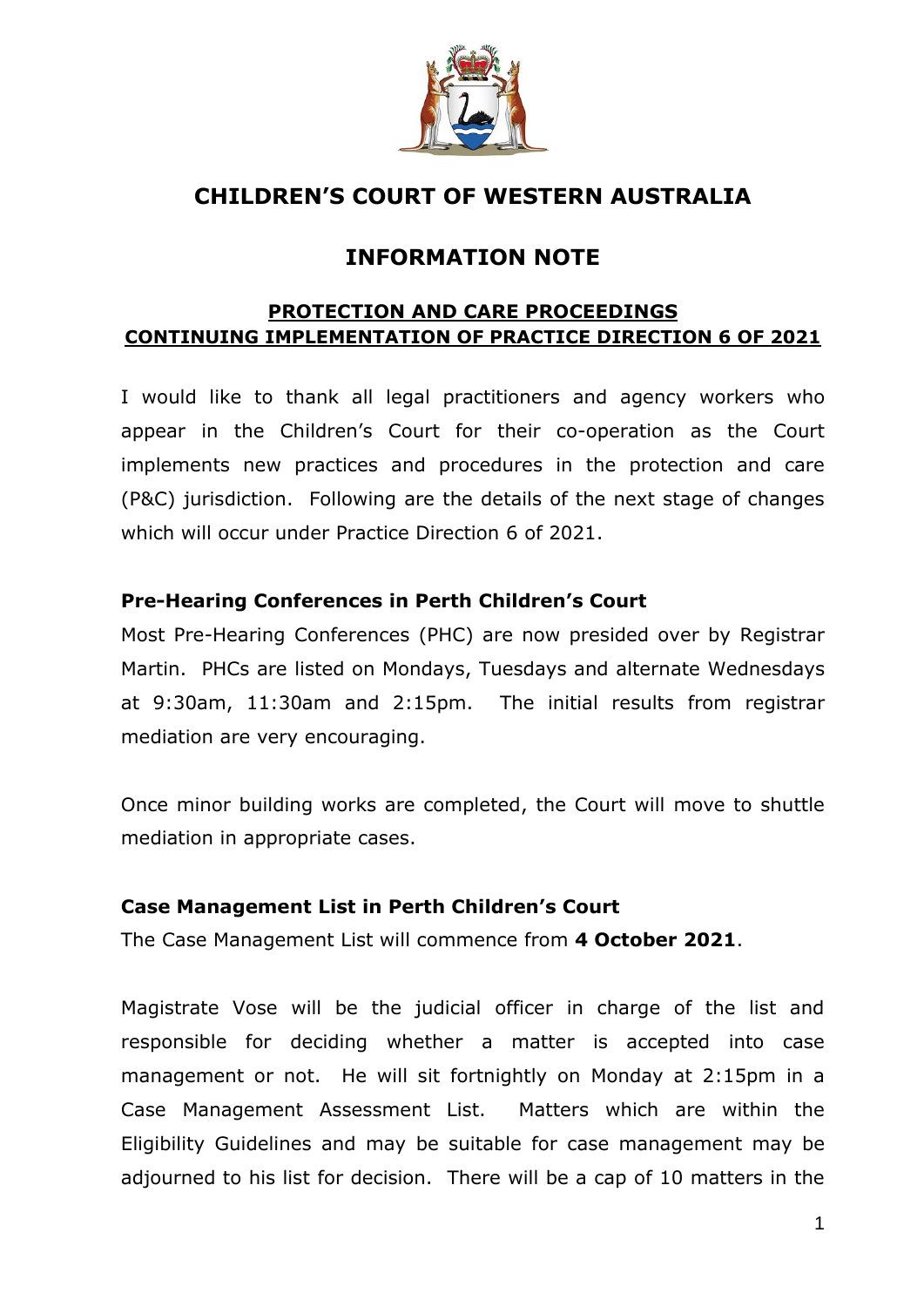Assessment list each fortnight (a matter may include related files for other children). The cap on total matters in case management will be 60, thus allowing for a roughly three to four-week adjournment cycle. Caps will be reviewed from time to time.

The Case Management List will not be docket managed for the foreseeable future, rather, the daily P&C magistrate will preside over the list, conscious of the purpose of case management and without the timeline prescription that applies to matters in the general list.

Magistrate Vose will manage the Case Management List in accordance with the Act and Practice Direction. If case management fails, the matter will be adjourned back to the Assessment list where the Magistrate will decide whether it will be sent back to the general list or to trial allocation. Magistrate Vose will also call on case management matters for review in the Assessment list at his discretion.

From **18 October 2021** the daily P&C list will be split between 9:00am and 11:00am for general P&C matters and 2:15pm for case management matters. There will be a maximum of 4 matters in each Case Management List, allowing 30 minutes for each.

#### **Interim applications and hearings (all Children's Courts)**

The only interim applications by a party which can be made orally are urgent applications arising at a First Hearing pursuant to para 9.2 of the Practice Direction. Notice must have been given to the other parties for the Court to hear and determine (or program) such an application.

All other interim applications by a party must be written, supported by affidavit and lodged at the registry where the protection matter is listed.

Interim applications lodged in Perth Children's Court will be listed in the daily P&C list or before an available magistrate in Perth or Fremantle Children's Court.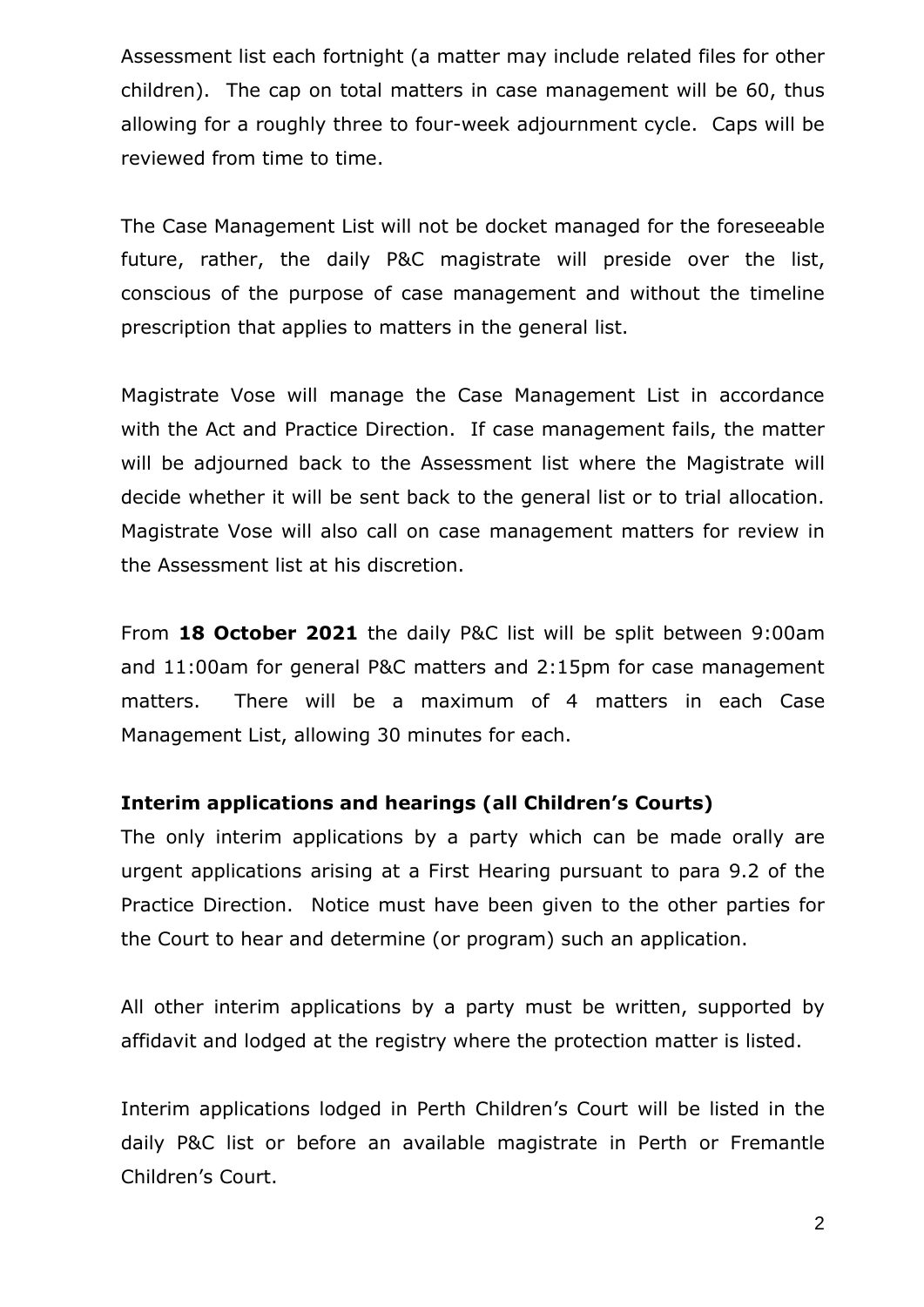Interim applications must be heard and finalised quickly and should not, other than in exceptional circumstances, be adjourned part heard more than once. Interim hearings must not to be used for case management.

#### **Readiness hearings**

From **4 October 2021**, P&C trials will be assigned to the trial magistrate four weeks prior to the trial date and the file delivered to the magistrate to prepare for the readiness hearing and trial. Readiness hearings for metropolitan and regional trials will take place before the trial magistrate approximately two weeks in advance of the trial at 9.00am in Perth or Fremantle Children's Court.

## **Trial Allocation Hearings and Trial**

A judge of the Court will preside over Trial Allocation Hearings. The venue for trial will be determined at the Trial Allocation Hearing. Metropolitan trials will be listed in Perth or Fremantle Children's Court, with final court allocation four weeks before trial. Regional matters will usually be listed in the region and the magistrate and support staff will travel on circuit from Perth Children's Court.

# **P&C Warrants (all Children's Courts)**

Paragraph 25 of the Practice Direction must be complied with. In appropriate cases, the judicial officer who issues a warrant will authorise redaction of the service copy of the warrant to protect the anonymity of a notifier and other confidential information.

# **P&C Forms (all Children's Courts)**

The Court and Department of Communities are close to finalising new P&C forms. I expect all forms will be implemented by the end of the transition period on **30 November 2021**.